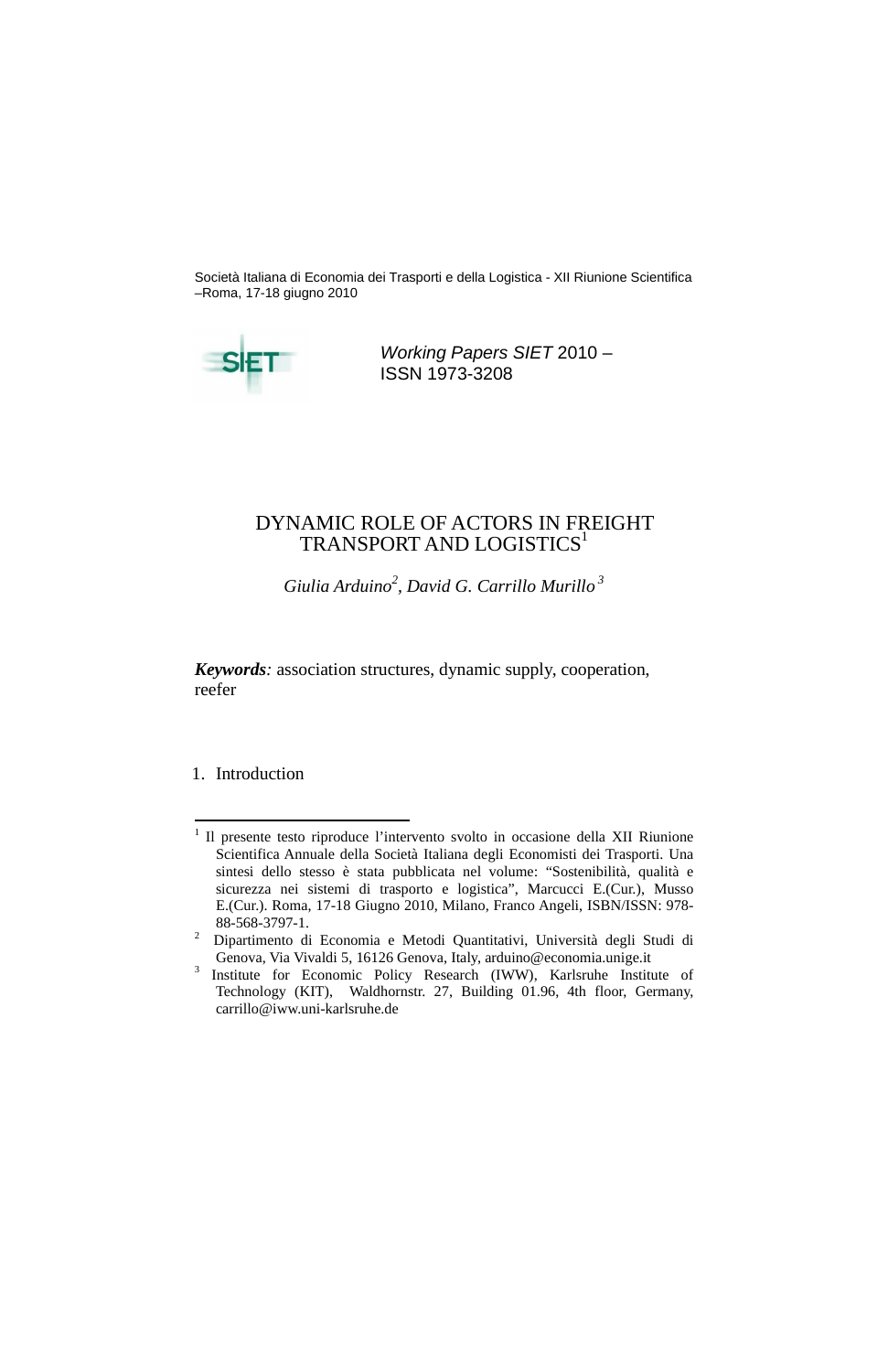Over the last decades, international trade via sea has increased continuously and massively. As a consequence, shipments of commodities have expanded and changed: the volumes of cargo carried by the specialised bulk fleets have been gradually eroded by the growing competition of global container operators. It turns out that container stakeholders have attracted the majority of the cargo flows since they work together in various forms. This strategy is based on synergies, improving returns to scale and scope.

The increasing trade of goods and the containerisation have generated new problems to solve for the global system of transportation. Not only maritime actors, but also ports have changed their role as nodes in a global network, allowing the interconnection between the foreland with the hinterland.

Currently there are emerging association structures even in the hinterland transportation system. Indeed, demand of global transport is located in hinterlands turning this environment highly competitive.

The historical development of strategic forms of collaborations has been observed at the maritime and port side. They emerged due to economic and logistics advantages. These advantages become more important whenever many modes, many actors and many network components provide similar services.

Contrarily to the main stream in global trade, the transport and logistics chain of bananas seems to develop contrarily. These flows are still opposing to the main trend caused by the phenomenon of containerisation. However, also the association of actors has always being present in the banana trade. In this case, stakeholders are interested in still receiving the benefits of the banana trade. The main finding is that the market power is owned by the multi-nationals who continue to be integrated and control the whole supply chain. That is why the supply providers have started to collaborate and to associate also in different forms in order to grab a part of the market power located at the demand side. The reason is simple, there is a slight difference in prices and a simple cost calculation can be done for

revealing the economic benefits and to show the market power of every actor involved.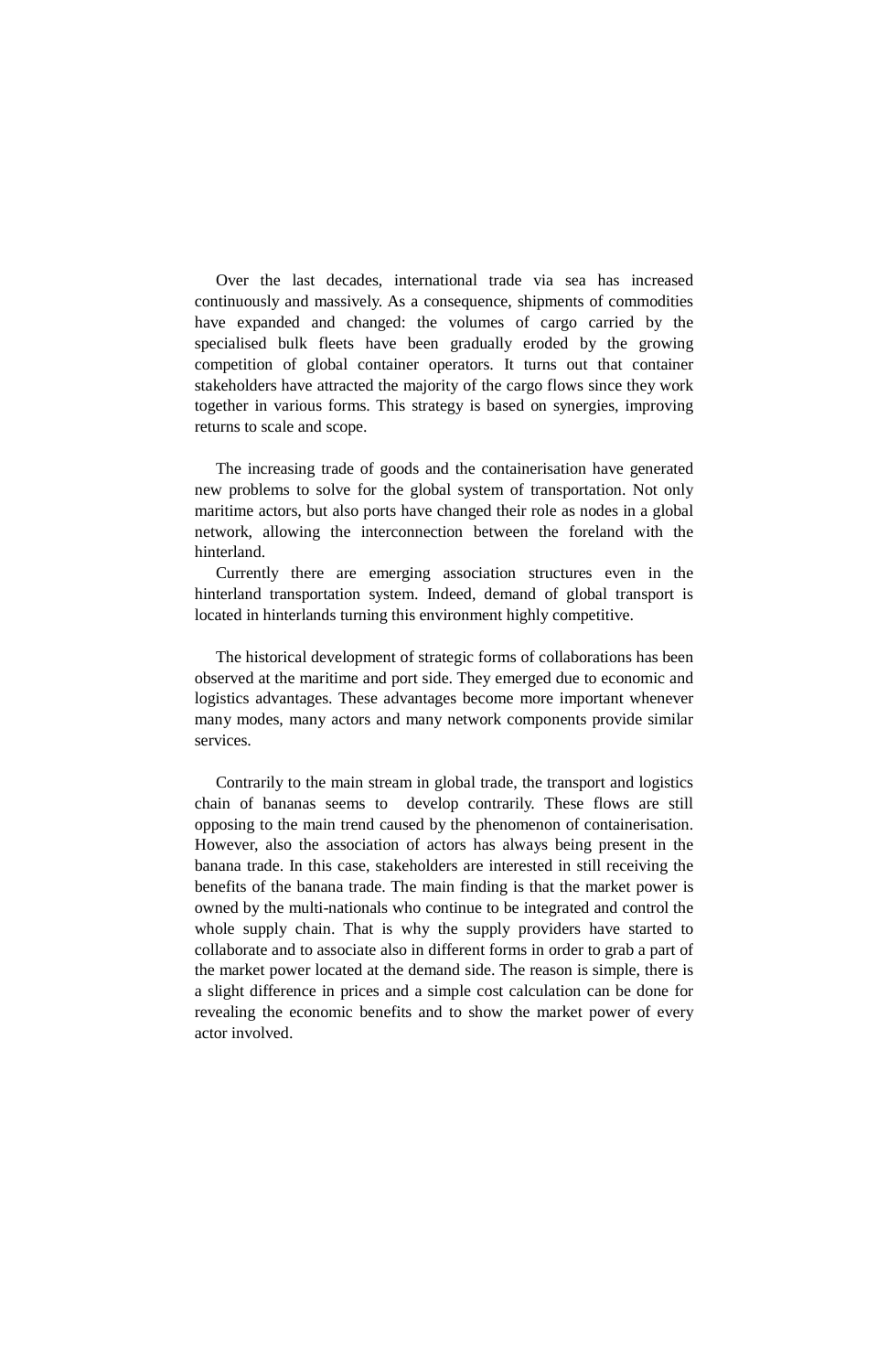In order to investigate the role of actors in freight and transportation and its main dynamics, this paper has been divided into four sections. An overview of the collaboration forms in the shipping industry considering the main actors and their strategies been provided in section two. The third section is focused on the income that every actor involved in the banana cold chain receives, and a real case illustrates the costs for transporting a reefer container and a bulk reefer. Results show that a coordination of supply actors enforces competition between both ways for shipping reefer products. Finally, in section four some conclusions are drawn on the complete analysis, mainly concerning economic aspects of association structures among global actors.

## 2. Strategic forms of collaboration in the shipping industry

In logistics, a typical behaviour of supply actors is the strategic collaboration for increasing their scope. Likewise in global freight transportation, cooperation emerges as the result of a highly competitive environment.

At the maritime side, joint ventures and alliances rise between liners and terminal operators. At the port enclosure some kind of associations are shown by port authorities and port service suppliers in forms of concession. At the hinterland segment, collaboration is imminent since competition is given at the spatial, mode and intra-modal context. The cases of cooperation and collaboration are presented for the main actors in the global transport system.

#### *2.1. Cooperation at the maritime side*

Strategic alliances in the shipping industry were initially composed by liners co-operation through forms of operating agreements among global carriers in the maritime industry.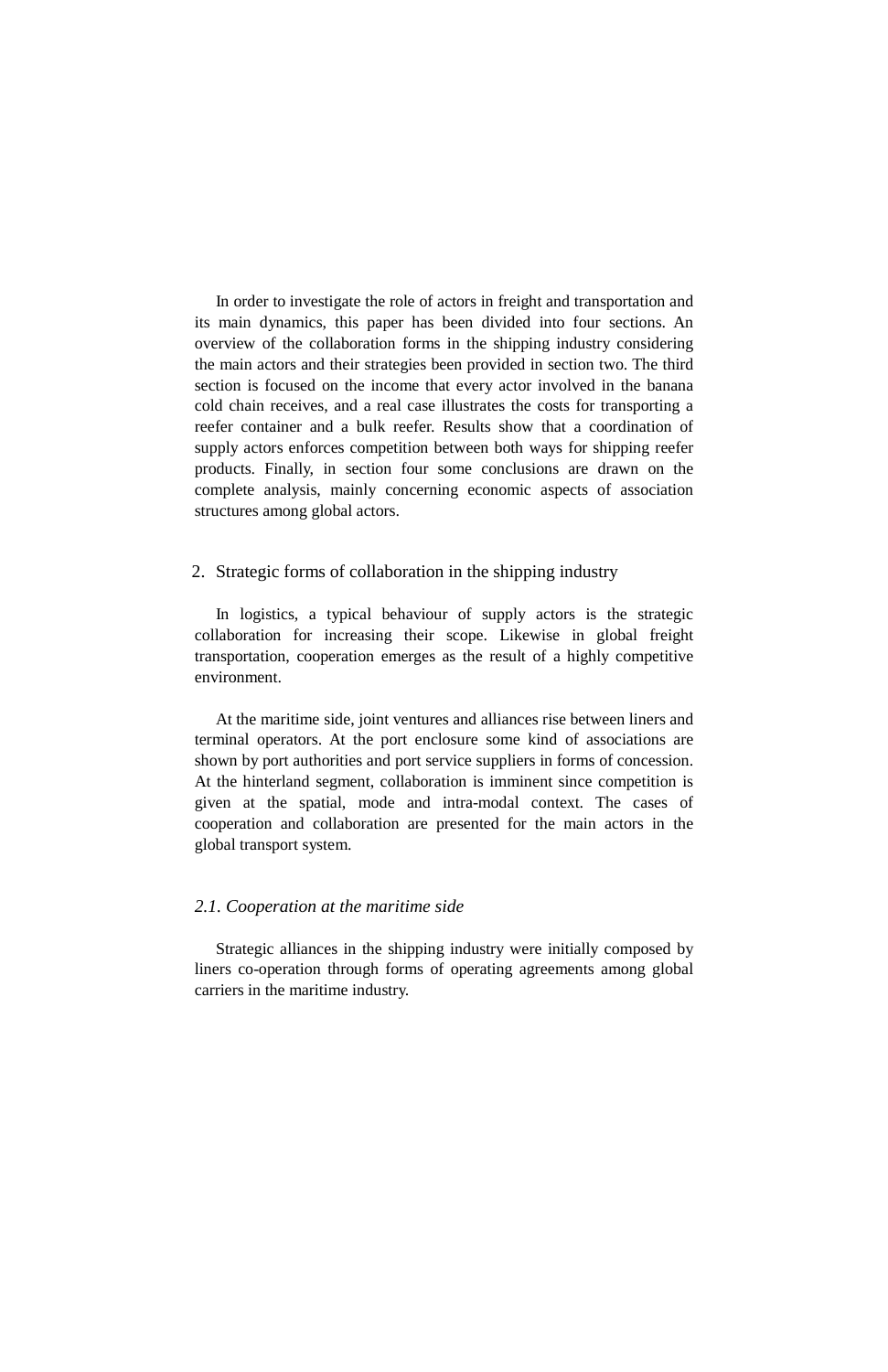The main aim of these alliances is to enlarge the range of services provided by each member, through a geographical complementation where respective networks and markets are brought together.

This topic has already been analysed in literature at both, theoretical and practical studies. This studies have identified the raising effects of different forms of co-operation on the single firm, the maritime transport industry as a whole, the logistics industry, and on the supply chain<sup>4</sup>. The results generally show that co-operation may be necessary to pursue competition inside the shipping and logistics market.

The majority of shipping alliances has been constituted in the 1990's among global container operators, such as Global Alliance (APL, Mitsui, OOCL, Nedlloyd) and Grand Alliance (NYK, Hapag Lloyd, Neptune Orient Line, P&O Line). However, the composition of these alliances has changed over the past 12 years, according to the consolidation occurred in the shipping industry.

The most significant impact of these association structures is represented by the economies of scope to compete in global markets (profits for each partner), obtained through higher load factor of the containerised fleet and higher range of liner services and capacity offered.

### *2.2 Cooperation at the port side*

During the last decades, the progressive concentration in the liner shipping market led to a process of concentration even in the stevedoring market, where terminal operators developed strategies of enlargement of their assets. In particular, a liberalization process in many European ports allowed the concentration of the main stevedores: Hutchinson Port

 Slack, B., Comtois, C. and McCalla, R.J. (2002), "Strategic alliances in the container shipping industry: a global perspective", Maritime Policy & Management, 29(1): pp. 65-76.

 $<sup>4</sup>$  Doi, M., Ohta, H., and Itoh, H. (2000), "A theoretical analysis of liner shipping</sup> conferences and strategic alliances", Review of Urban and Regional Development Studies, 12(3): 228-249.

Heaver, T., Meersman, H., Moglia, F., and Van de Voorde, E. (2000), "Do mergers and alliances influence European shipping and port competition?", Maritime Policy & Management, 27: 363-373.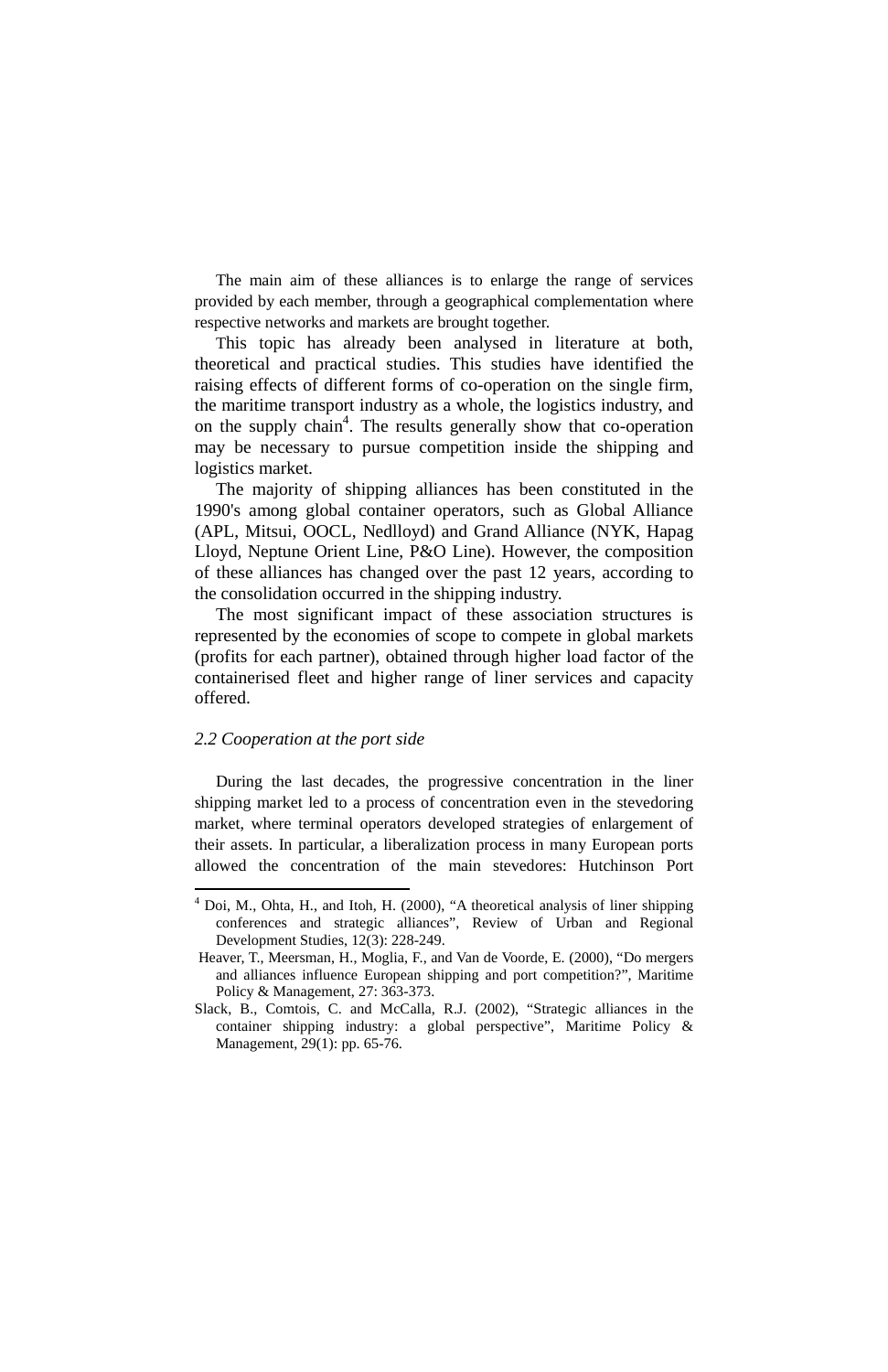Holdings (HPH) acquired a minority share of Europe Container Terminals (ECT) in Rotterdam and took over the company. In 2002, Port of Singapore Authority (PSA) took over Hesse Noord Natie, the main stevedoring company in Antwerp. Lastly, in 2005, Dubai Ports (DP) World took over the whole Peninsular & Oriental Steam Navigation Company (P&O) Ports' network in North Europe.

Currently, the main investments, in terms of container port capacity, come from Andreas Peter Møller (APM), HPH, PSA, DP World and China Ocean Shipping Company (Cosco) which constitute the five leading terminal operators with a global presence. More in detail, HPH, PSA and DP World can be defined as pure stevedores, whose primary business is port operations, while APM and Cosco are the so-called "hybrid" terminal operators, whose main activity is container shipping, but where a separate terminal operating division has been established and integrated with their shipping line service network. Furthermore, there are integrated carriers running terminals, such as MSC and Evergreen. They achieve benefits by choosing the best form of co-operation they can obtain. Thus, they are not tied to a specific terminal operator and develop strategic agreements also with local operators (Notteboom, 2007).

What is presently emerging in the container industry is a strategic reaction of the shipping lines to the process of stevedores' concentration, by adopting various forms of integration along the supply chain in order to control also terminal handling and land operations. Some acquire terminals; others are involved in collaborative ventures with pure stevedores by investing in terminals (minority shares, joint-venture, majority shares). For instances, Maersk Line and APM or Hapag Lloyd and European Container Terminal. Fig. 1 shows the acquisitions, collaborations and associations in Europe that allow shipping companies to hold a total or partial share in ports.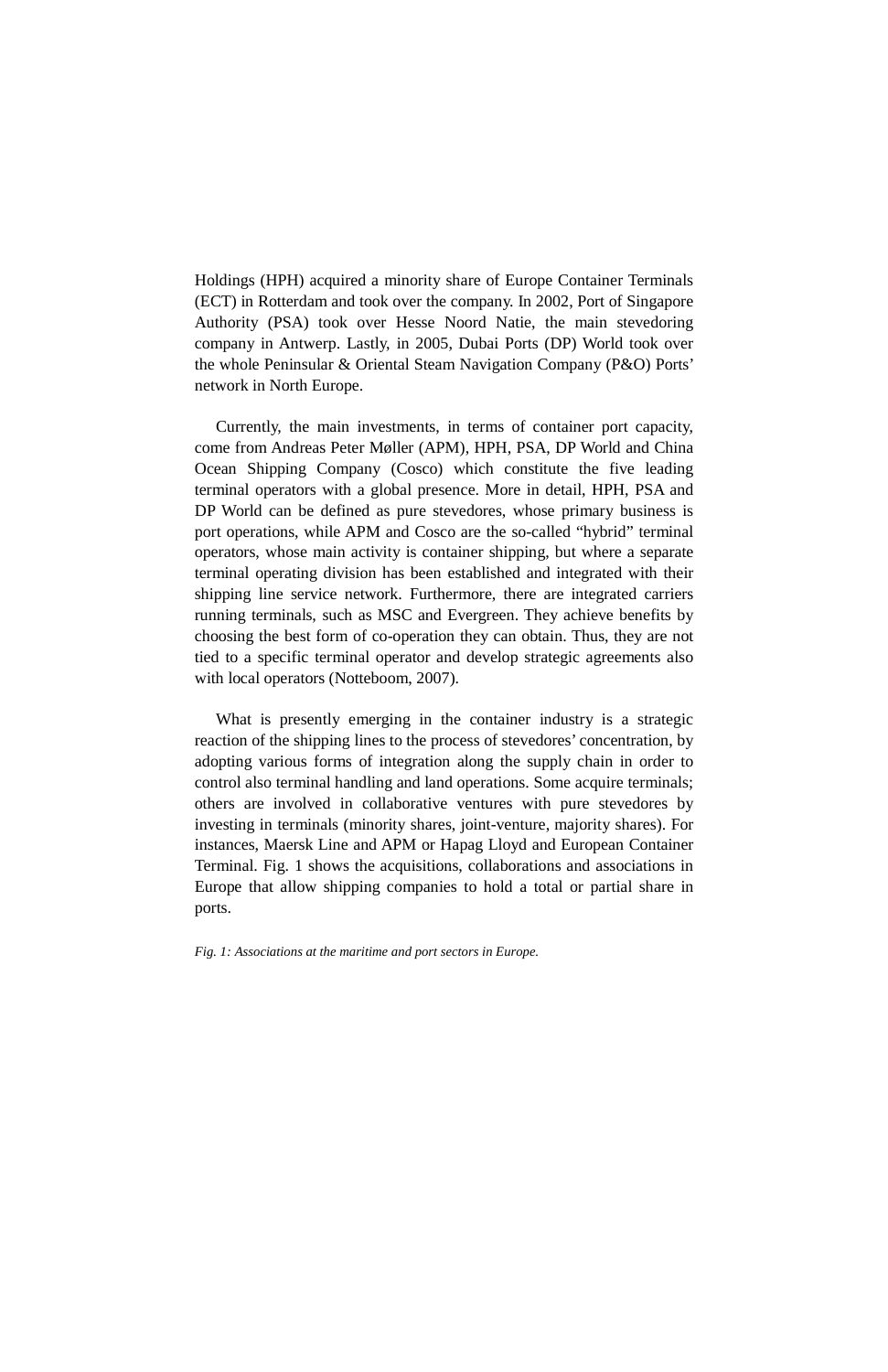### *2.3 Emergent collaborations in the hinterland*

A hinterland is defined as the market are of a port. It is closely related with the transport modes connecting a port with the main spots of demand inland. The more developed the modal networks linked with a port, the higher the scope of the hinterland of that port. Thus, the hinterland can cover more than one country. Take the case of Rotterdam, connections are offered from or to this port to France, Switzerland, Germany, Italy, Austria, Benelux, etc.



As we can see in the figure above, the shipping companies realise the associations with the aim to increase their scope, control their market share and share their risk at the maritime side. These associations are so important for shipping liners since they can also reduce their empty containers costs and increase the use of their assets. Certainly, these strategies influence the demand and grab a part of the market power of demand actors (forwarders or shippers) by offering competitive prices. The main aim is that returns of scale are implicitly included in these associations. Furthermore, the range of bundled services are cheaper when purchased together than when being purchased separately.

What is important in the hinterland is the increasingly growing transport services. Mainly the road-haulage is the most used transport mode. This mode provides flexibility and a high connectivity to the hinterland. However, not only this transport mode is available.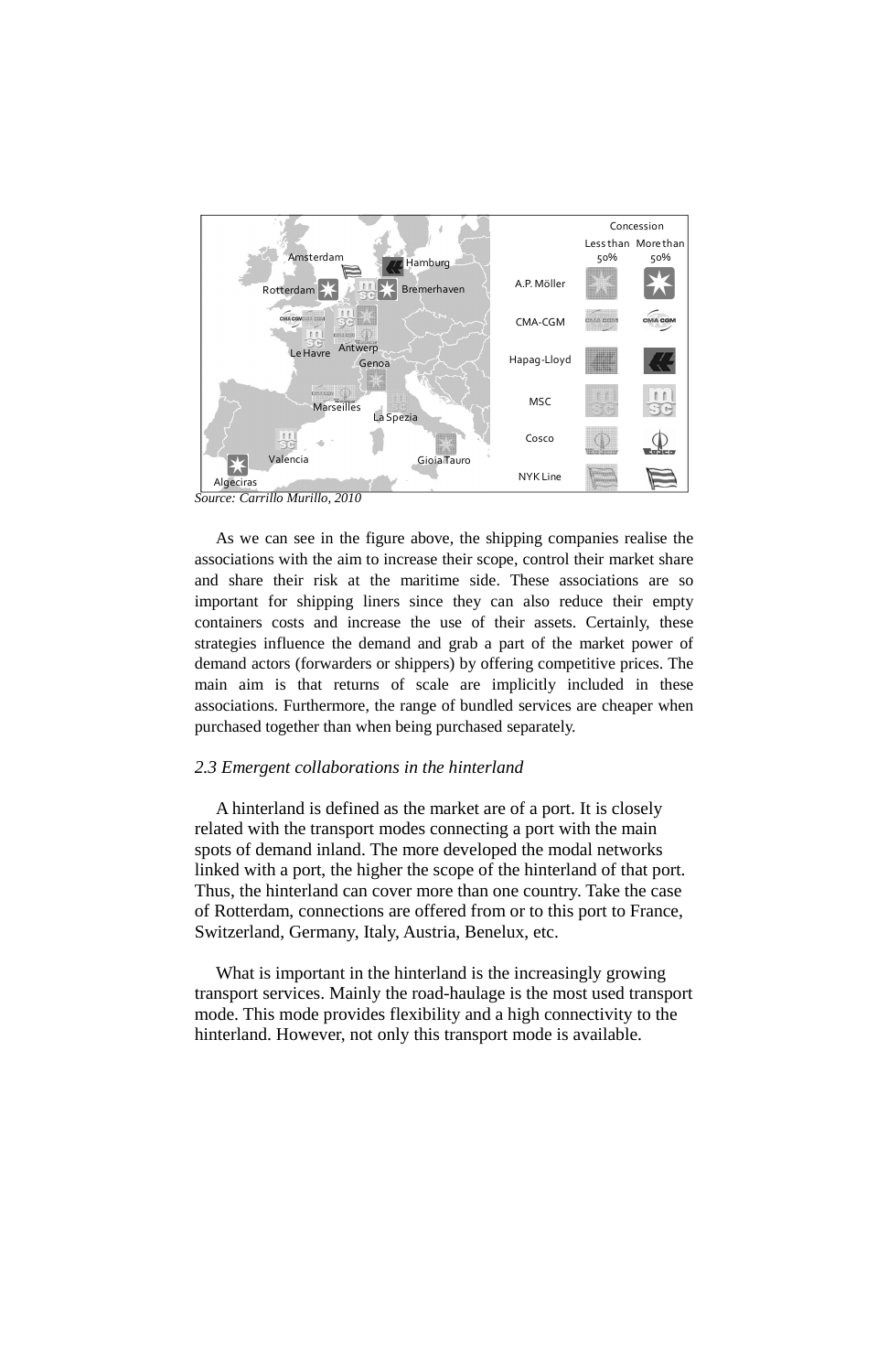Alternatively, intermodal services have been emerging by linking inland waterways and railways to intermodal terminals. Then, the cargo could be transferred at these terminals and further shipped to the final destination.

Interestingly, the high range of transport and logistics services encourages the association of service providers. These associations are similar as those at the maritime and port sectors. Take the case of a container being shipped from a given port to an inland city, the services associated and being offered by one provider allow cost reductions, synergies and increase the scope of a single service. Indeed, these types of partnerships are based on vertical and horizontal integration. Vertical because there is a sequence of services provided for the cargo. Horizontal because the same type of services could be served by the nearest provider geographically.

In order to illustrate the vertical and horizontal integration of service provider in hinterlands, fig. 2 shows real practices out of the set of services that can be found at the website of the Port Authority of Hamburg (Hamburg-Hafen, 2010).

*Source: Carrillo Murillo, 2010* 



*Fig. 2: Examples of associations in hinterland transportation chains.* 

**Hinterland transportation chain (HTC)**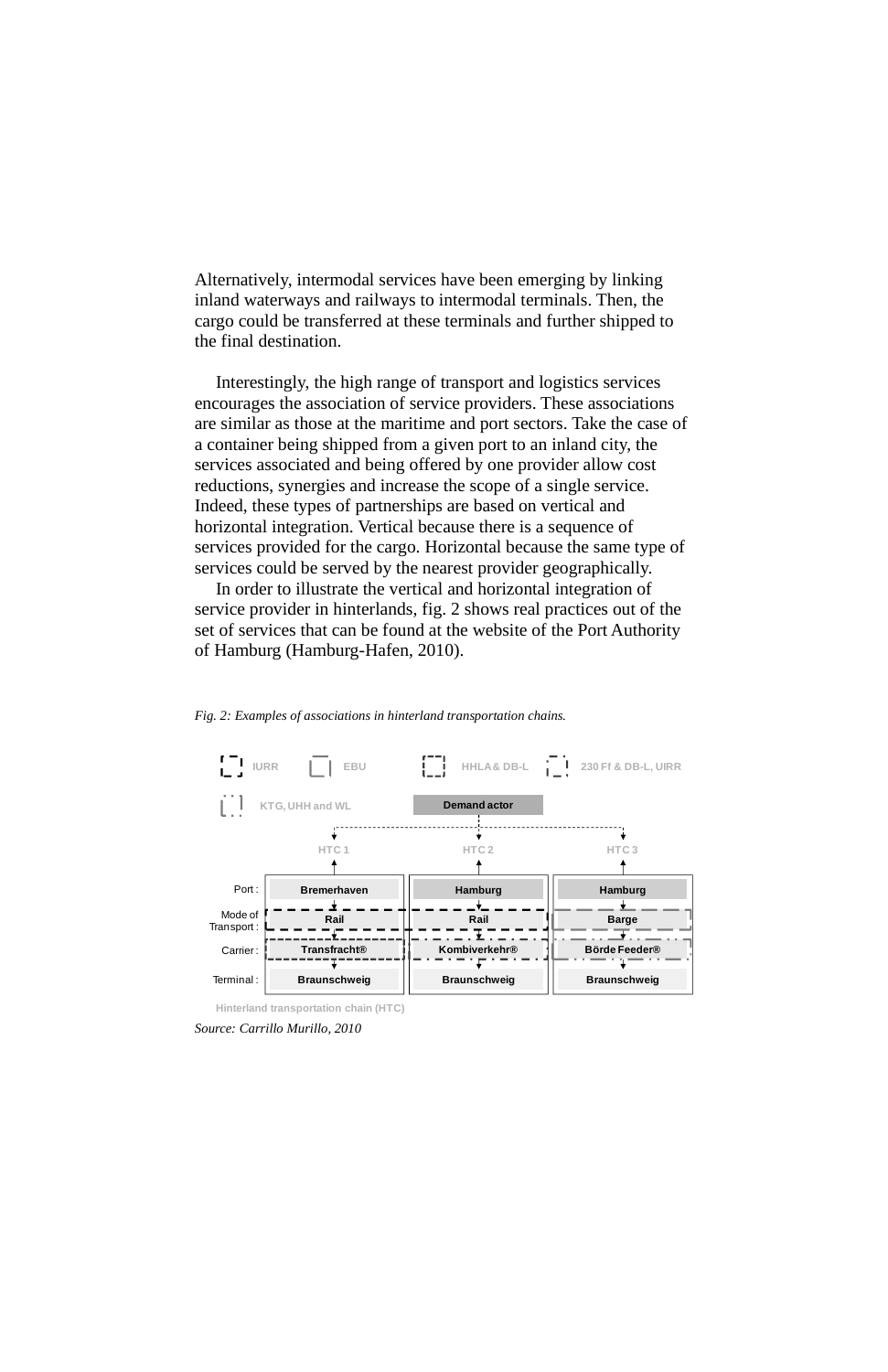The example of horizontal and vertical integration in fig. 2 confirm the associations in hinterlands. As can be seen in the figure, the vertical integration follows a set of multi-step services that together perform better in the market. The horizontal integration, however, emerges as an alternative to increase the scope of the services, ensuring the coverage of the transport and logistics services. In the vertical integration, port services, mode of transport, carrier and terminal are working together. At the horizontal integration, the partnerships are also evident. Rail undertakings group in associations such as the International Union of combined Road-Rail transport companies. Barge operators instead associate into the European Barge Union. Carriers like transfracht, kombiverkehr and Börde Feeder emerge from joint-ventures. These joint-ventures are Deustche Bahn Mobility Logsitics AG (DB-L) and Hamburger Hafen und Logistik AG (Transfracht, 2010); 230 freight forwarders and DB-L (Kombiverkehr, 2010); and Kali-Transport Gesellschaft mbH (KTG), a 100% subsidiary of  $K + S$ Aktiengesellschaft, transshipment and trading company Haldensleben mbH (UHH) and Walter Lauk Container Spedition GmbH (WL) respectively (Börde Feeder, 2010). Also, Kombiverkehr form part fot he IURR (Kombiverkehr, 2010).

As one can note, the associations of service providers (supply) are vital in hinterlands as well as in the port and maritime sector. This statement show the importance for targeting the correct entities operating in the global freight transport system. Since it is hard to obtain or follow these associations (they are dynamic), it could be better to model them as entities for estimating transport flows. It is important to say that these entities join at the infrastructure points (terminals and ports). Therefore, it could be easier to follow all the associations of services and correctly model the transport and logistics sector.

Alternatively, the concept of grouping them into structures could be extended to every logistics service following the same procedure. Indeed, this structures could be linked with the concept of colloidal

# structures as suggested by McFadden (2007). Furthermore, a study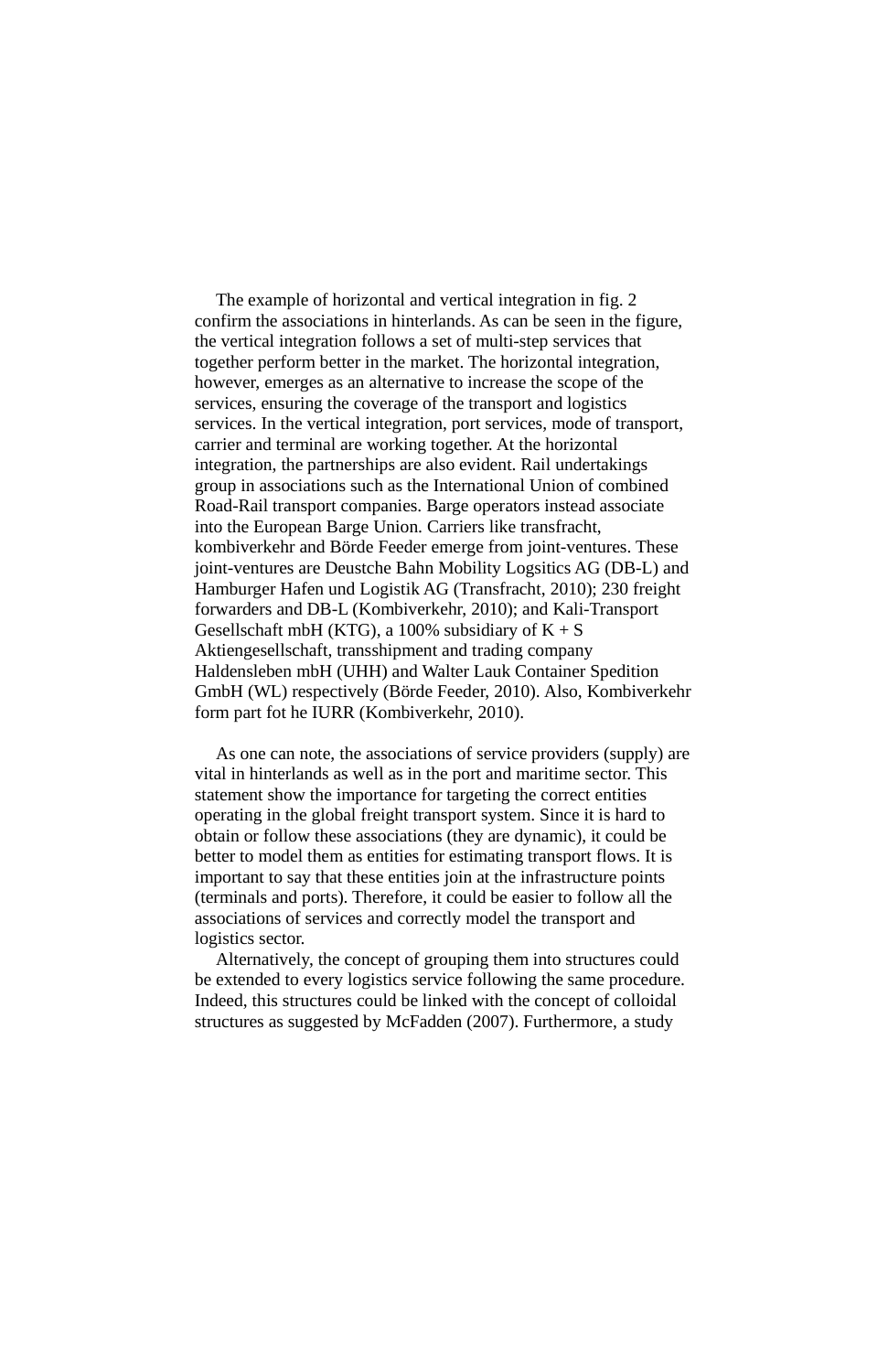based on hinterland transportation the working structures presented in this paper have been developed for hinterlands (Carrillo Murillo, 2010). This study shows the potential for modeling the associations in colloidal structures for estimating transport flows.

In order to show the incentive of service providers to group into colloidal structures, a case study based on two types of cargo flows will be shown. This case study has been based on a recent study on the reefer sector (Arduino, 2010).

### 3. Case study on banana trade in the reefer sector

The aim of this section is to analyse the complex structure of the cold chain of bananas considering the role of actors from demand and supply side. This analysis will show the interest of every actor and the incentives to group together in practice. The banana trade represents one of the most significant freight markets. The former represents almost a third of the overall bulk reefer trade and the volumes of these flows in containers are continuously increasing (Arduino, 2010). However, bulk reefer remains as the prevalent mode with more than 70% of the seaborne trade<sup>5</sup> confirming the historical trend described by Stopford (2009). For this purpose, the disaggregation of cost for this commodity has been calculated. Both trades, bulk and container, are compared and the profits of the stakeholders at each stage of the cold chain are provided. In this way, the economic reasons of actors to control as many as possible stages along the whole cold chain are revealed.

### *Role of the actors*

Bananas are very delicate fruits whose temperature should be maintained along the transportation chain to avoid them freezing or maturating previously. Thus, the cold chain might be managed with extreme care by all the suppliers involved at each function, from the production until their arrival to the supermarkets.

<sup>5</sup> Source: Drewry Shipping Consultants 2006.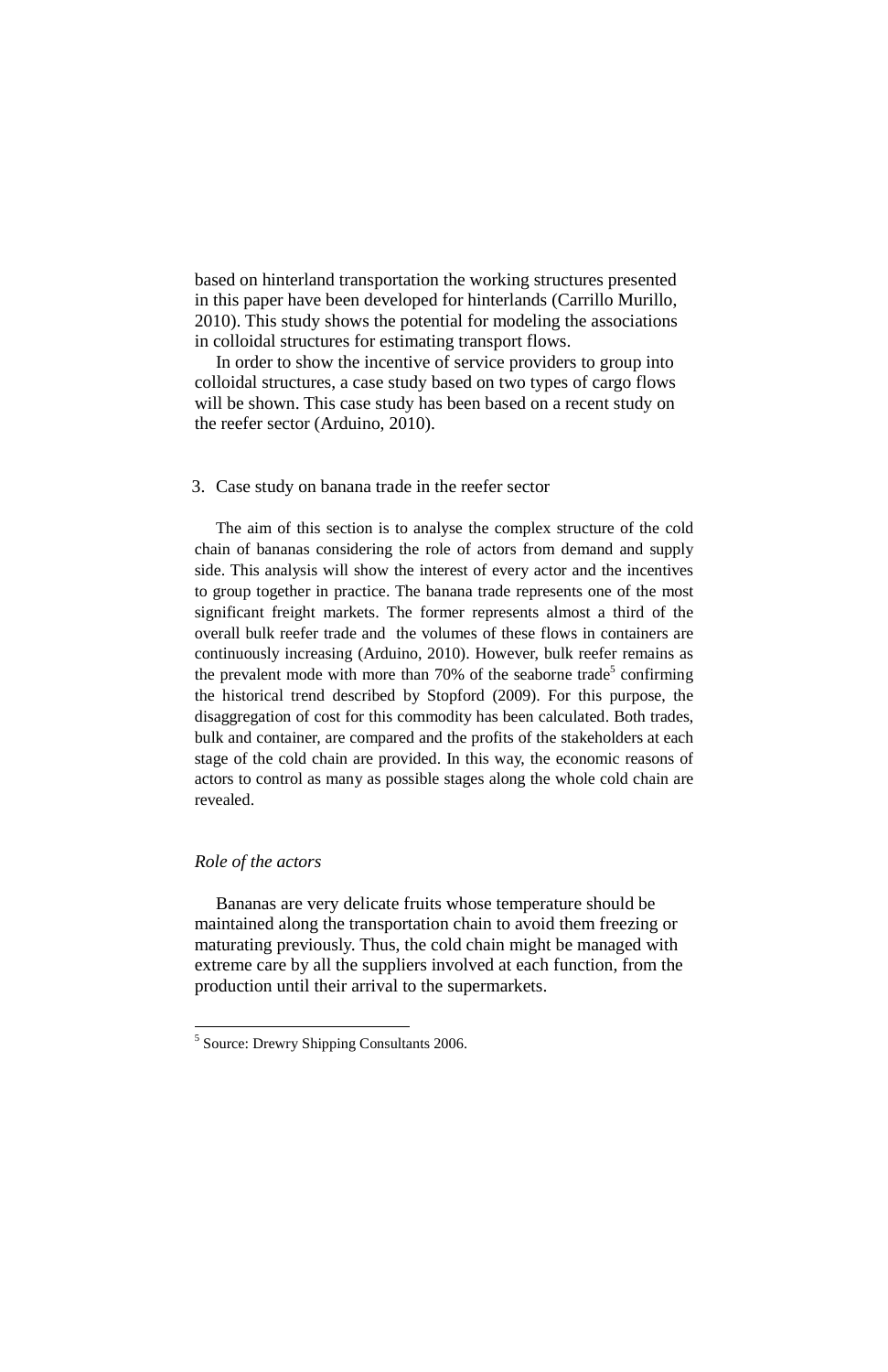All functions constituting the banana cold chain are involved with commercial or physical agents<sup>6</sup>. The commercial functions of each actor relate to the cargo ownership. The physical or logistics functions concern the transportation of the commodity. Transportation chains are decided according to the availability of transport modes, services and needs for shipping a commodity from an origin like a production site to a destination where the final clients need it.

From a demand perspective, there are actors asking for transport services (producers, importers and exporters) whose business is the banana trade itself. While on the supply side, the cargo intermediaries provide the services (forwarders, carriers, terminal operators, shipping companies, etc.) mixing logistics and transportation.

 $<sup>7</sup>$  The major multinational banana companies at present are Dole Food Company,</sup> Chiquita Brands International, Fresh Del Monte Produce, Fyffes (the leader European fresh products' distributor) and Noboa Corporations.

The presence of economic actors is very different from country to country. Producers can be small independent growers (mainly in the Caribbean countries and Ecuador), national companies (in Ecuador and Colombia) or multinational companies (in Central America). Ocean carriers move bananas in containers or bulk ships. They can be independent or part of the multinational companies (e.g. Dole, Chiquita, Del Monte, etc.). Port operators at the importing countries unload these goods and they are usually port-based. Importers trade these commodities to retail outlets in order to be sold to final consumers.

Despite the heterogeneity of actors, the international banana market has an oligopolistic nature due to the presence of a few major transnational companies. These companies tend to dominate the overall international trade. Furthermore, they control several or all the stages of bananas cold chain including production and logistics<sup>7</sup>. This condition gives them the market power of being flexible and autonomous for taking decisions at all levels. That is why even the

 $6$  Following a classification proposed by Van Der Lugt and Veenstra 2001.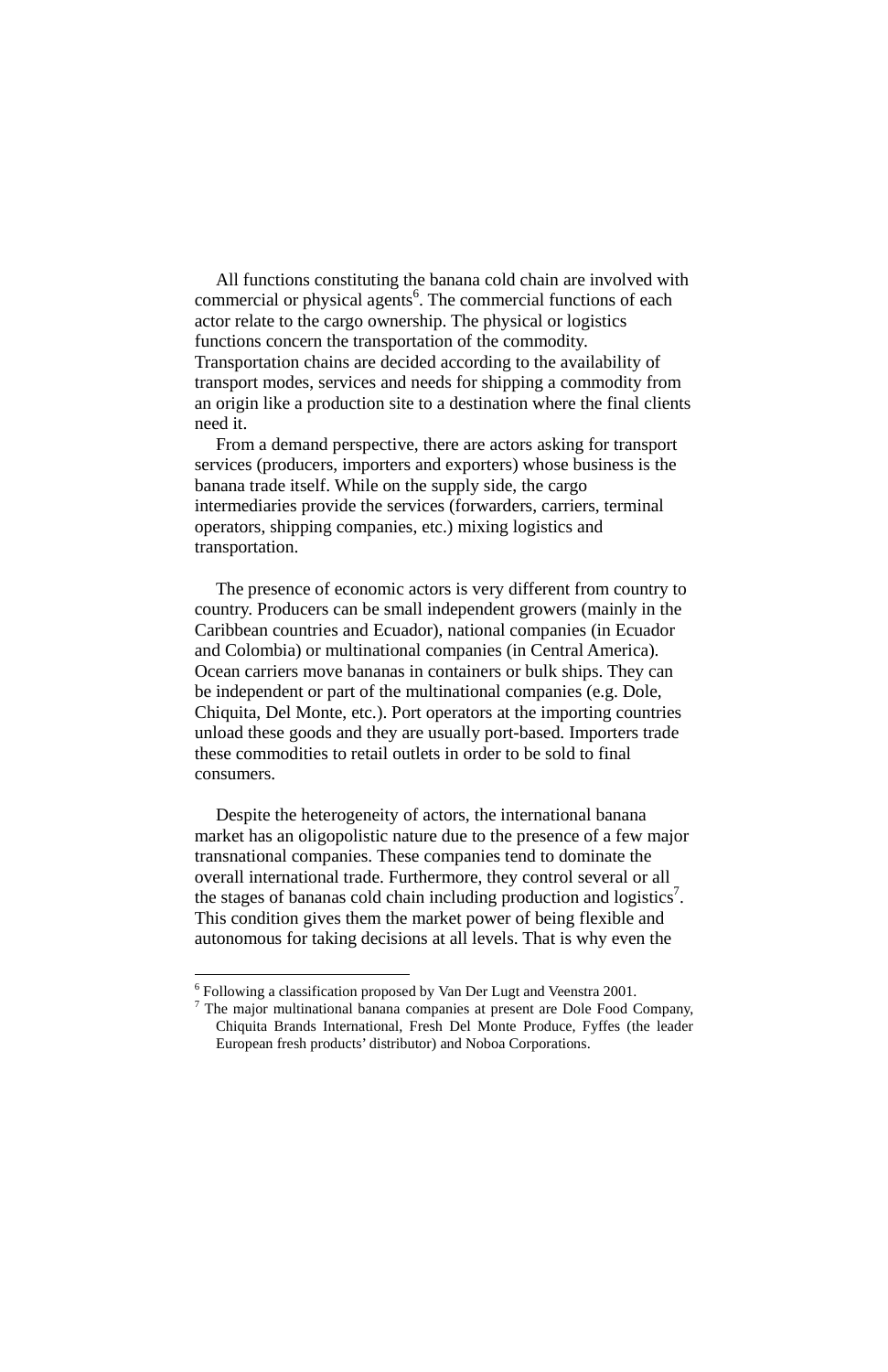supply actors are interested in being integrated in groups of services or partnerships in order to grab a part of the market power of the demand.

| <b>Function</b>                                  | <b>Actors or agents</b>                                                            | <b>Revenue</b><br>(E/Kg) | <b>Revenue</b><br>(in %) |
|--------------------------------------------------|------------------------------------------------------------------------------------|--------------------------|--------------------------|
| <b>PRODUCTION</b>                                | Plantation owner and<br>labourer, exporter (consignor)<br>and importer (consignee) | 0,42                     | 22%                      |
| <b>LOGISTICS AND</b><br><b>TRANSPORTATION</b>    | Carrier, terminal operator,<br>forwarder, shipping company                         | 0,29                     | 15%                      |
| <b>TAXATION</b>                                  | Customs                                                                            | 0,44                     | 23%                      |
| <b>DISTRIBUTION AND</b><br><b>RETAIL</b>         | Retailer and wholesaler                                                            | 0,76                     | 40%                      |
| AVERAGE PRICE 1 KG BANANAS IN MILAN <sup>8</sup> |                                                                                    | 1,91                     | 100%                     |

*Tab.1: Actors involved in bananas cold chain by function and revenue.* 

*Source: expert-interviews in Arduino, 2010* 

An economic analysis, on the revenues that every actor obtains, has been developed for the banana cold chain between Costa Rica and Italy. In this context, the economic interests of every stakeholder involved in the banana cold chain<sup>9</sup> can be revealed. These actors have very different benefits in terms of revenues. The constitution of the costs leading to the average price of one kg of bananas at the super market in Italy is shown in table 1.

The first three functions composing the cold chain - production, logistics (including transportation) and taxation - allow the actors to obtain a revenue between 15% and 23% each. While the distribution and retail turns out to be the most profitable sector with revenues

category that changes according to the distance is of course the transportation and logistics. For this category the distance estimated was km. All the values were obtained through interviews to logistics-providers tailored for this study.

 $9^9$  The cost of production (Costa Rica), transport and logistics, taxation, distribution and retail (Italy) were calculated in Euros (2010). However, the unique

<sup>8</sup> Source: www.osservatorioprezzi.it, consulted in January 2010.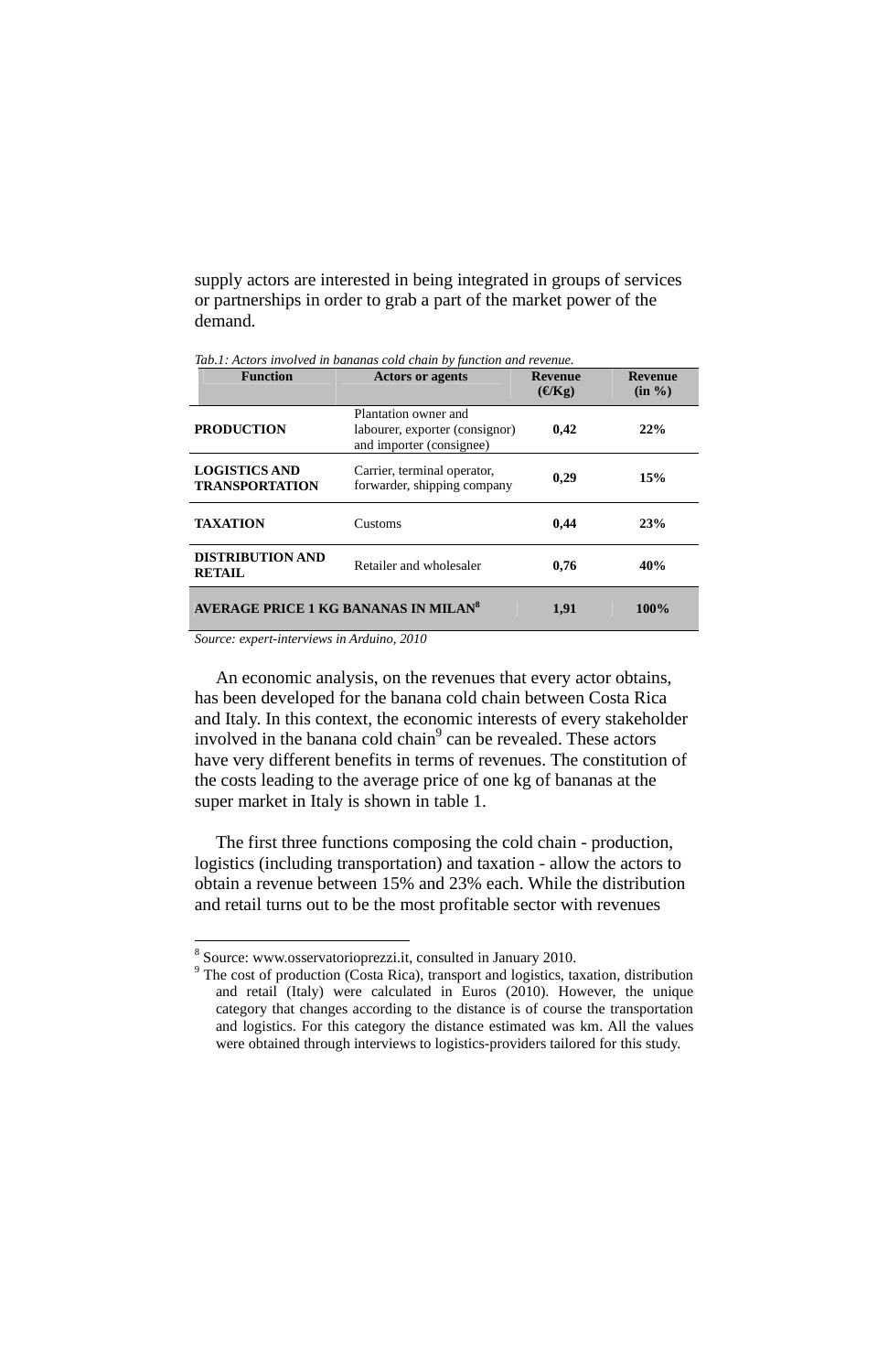reaching 40 per cent of the final price $10$ . In fact, the retail organisations are the leaders in terms of market power. This finding confirms the hard competition for the rest of the involved sectors.

Considering the case study, the trade is the one between Costa Rica, as production site, and dedicated fruit terminal at the Italian port of Vado Ligure, until the final hinterland market of Milan. From this trade route, the transportation costs were calculated. It relates to the costs generated by a pallet of bananas. This measure has been chosen in order to highlight the cost generated at a disaggregated level (logisticians and transport agents). Nevertheless, a comparison has resulted since data on the two trades could be obtained, namely, container reefer and bulk reefer vessel $<sup>11</sup>$ .</sup>

It is important to underline the weakness of the basic production on the overall composition of costs. It represents only the 3,3 per cent of the whole trading process in economic terms. Transportation, however, requires a fourth of the costs. This sector includes forwarders, ocean and inland carriers, terminal operators and road hauliers. Since the present paper is focused on transportation, a detailed analysis has also been carried out only for transport stakeholders.

### *3.2 Cost analysis of reefer transportation*

*Fig. 3: The transportation cost per pallet by container and bulk* 

Costa Rica to Vado Ligure, and the road haulage from Vado to Milan (about 180 km).

<sup>&</sup>lt;sup>10</sup> The calculation was based on the following hypothesis: one kg of bananas transported from Costa Rica to Italy (port of Vado Ligure), until the final market of Milano. It has been used one reefer container *High Cube* 40' with 20 pallets (1.000 kg each); the importation duty is  $\epsilon$ 176 /ton. Source: expertinterviews.

 $11$  The costs include the loading and unloading, the maritime transportation from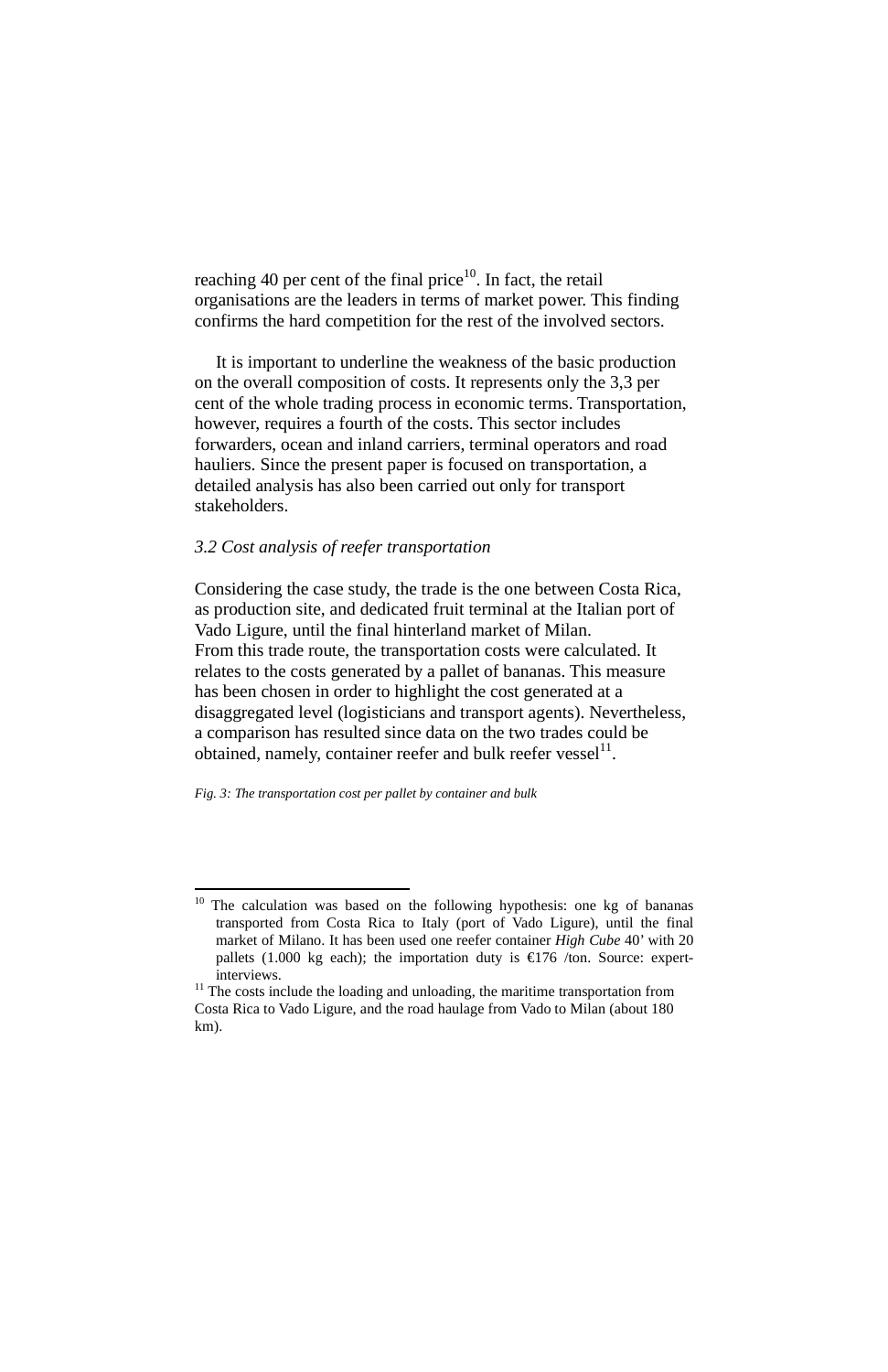Results show a little difference between the bulk reefer and the reefer container (only 10  $\in$  of difference as graphed in fig. 3). The leader in cost terms is allocated to the bulk vessels even though, unloading commodities from a bulk ship usually takes several days (3-4 normally). In contrast, containers can be unloaded in a maximum of 24h. Therefore, the real advantage in terms of nonmonetary costs (time, flexibility, reliability) is allocated to the container.



*Source: expert-interviews in Arduino 2010* 

The reefer container has the advantage of including black boxes in order to determine the guilt of freezing or previous maturation of the cargo. Furthermore, in containers the cargo is safer and easier for handling. However, if considering the savings between bulk or container, the transport performed by bulk can attain more than 200 Euros per container if considering that every container can carry 20 pallets.

4.Conclusion

The strategic alliances emerged originally among shipping companies. Then, this strategy has been extended to all sorts of cooperation at all areas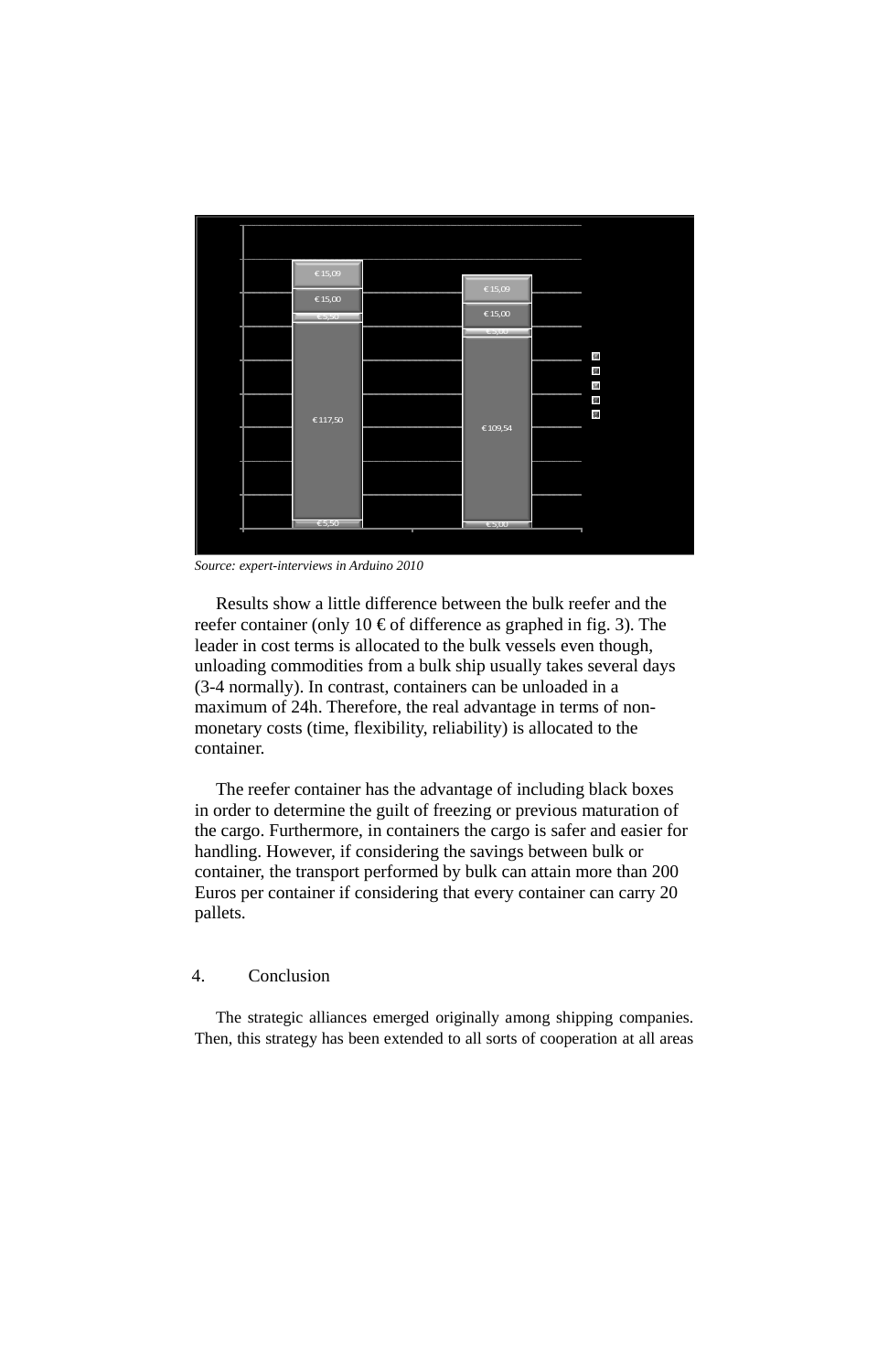of the global transportation system. This development was followed by port operators to finally reach also the hinterlands. This strategy to associate emerged as a consequence of the reaction of actors from the supply side to grab a part of the market power.

In order to show the interest of transport stakeholders to group, a real case study has been developed to show the disaggregated cost of transportation services for bananas. The main finding has been the similarity in cost of the reefer container and bulk reefer. In fact, none real economic advantage for using bulk reefer in spite of containers has been found, as previously found in literature.

One of the main reasons for still using bulk relates to the profit of some of the managing actors. Indeed, this type of transportation chain is generally under strict control of very few multinationals. They are directly involved in many functions of the chain, from production to transportation until reaching the retail infrastructure. Interestingly, the high-volume and homogenous commodities such as bananas and other tropical fruits are currently fulfilling the conventional ships owned or operated by multinationals. The bulk reefer business is still surviving and competing against the container boom even though vertical and horizontal integrated actors do exist. But, even these supply actors are more willing to collaborate in order to grab their part of the market power and share.

### Bibliography

Arduino, G. (2010), "Dal trasporto marittimo alla logistica a servizio dei flussi di merci refrigerate. Struttura e segmentazione del mercato, ruolo degli operatori e prospettive di sviluppo dei porti", PhD thesis, Centro Italiano di Eccellenza sulla Logistica Integrata (CIELI), Università degli Studi di Genova.

Börde Feeder (2010) Firmenprofil, Germany. Consulted in April. Available in: www.boerdecontainer-feeder.de

Carrillo Murillo, D. (2010), "Demand and supply interaction in transport models: the case of hinterland transportation", PhD thesis, Institute of Economic Policy Research (IWW), Karlsruhe Institute of Technology (KIT).

Doi, M., Ohta, H., and Itoh, H. (2000), "A theoretical analysis of liner shipping conferences and strategic alliances", Review of Urban and Regional Development Studies, 12(3): 228-249.

Drewry Shipping Consultants (2006), Annual Reefer Shipping Market Review and Forecast 2006/2007, Drewry Shipping Consultants, London.